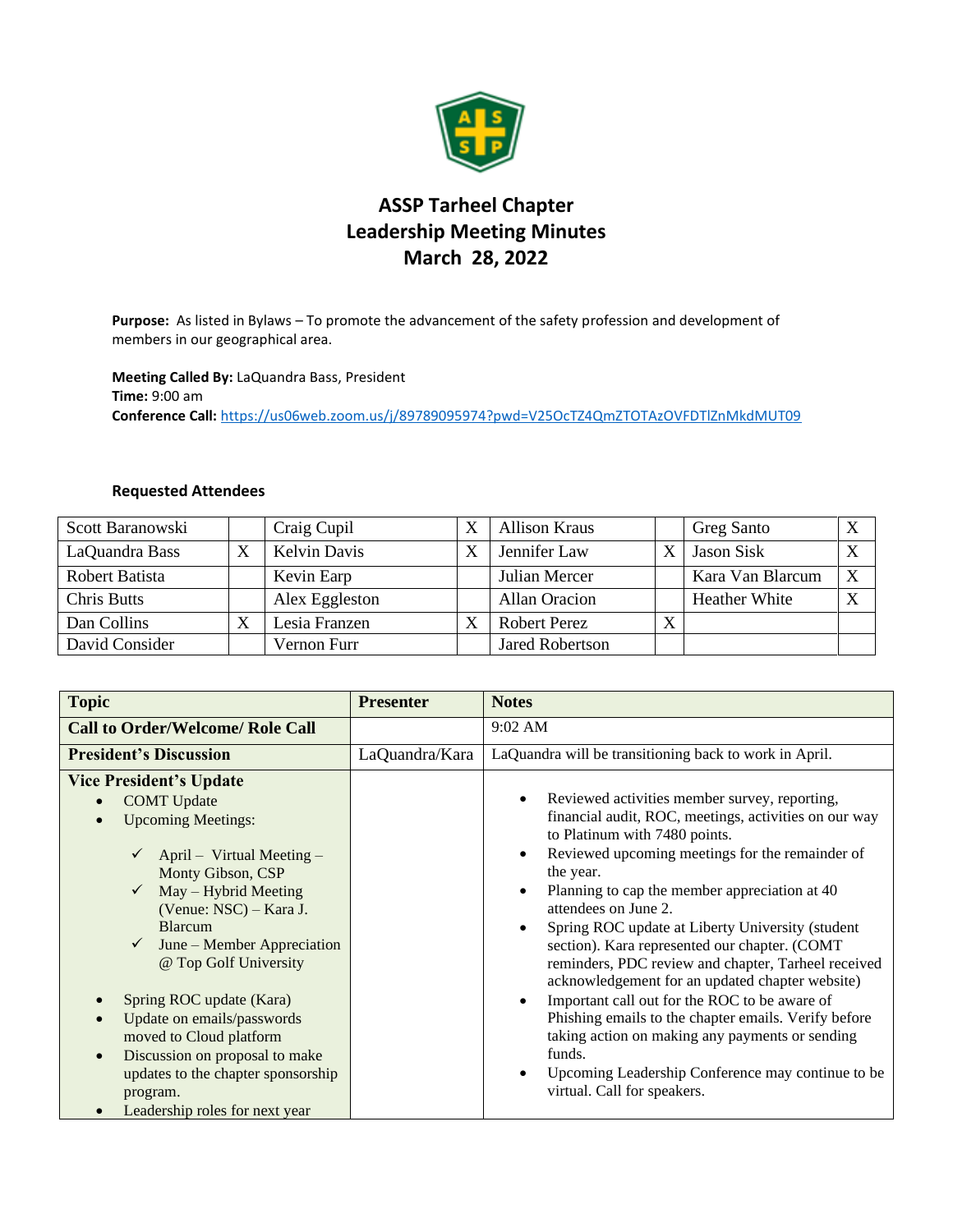

|                                                                                                                                             |                  | Remember to update chapter email to the cloud and<br>$\bullet$<br>provide updated/changed password.<br>Discussed the possibility to update the sponsorship<br>$\bullet$<br>program. The EC is open to suggestions to improve<br>the program. Heather is willing to lead the effort and<br>asked for any volunteers. Possible July 1 roll out.<br>There is a person with interest for Secretary for next<br>$\bullet$<br>year.<br>Received volunteer interest for Emerging<br>$\bullet$<br>Professionals committee.<br>Chapter SPY nominee is Heather White for her<br>$\bullet$<br>leadership. Would like to present at the membership<br>appreciation meeting in June. |
|---------------------------------------------------------------------------------------------------------------------------------------------|------------------|-------------------------------------------------------------------------------------------------------------------------------------------------------------------------------------------------------------------------------------------------------------------------------------------------------------------------------------------------------------------------------------------------------------------------------------------------------------------------------------------------------------------------------------------------------------------------------------------------------------------------------------------------------------------------|
| <b>Treasurer's Update</b><br><b>Financial Update</b>                                                                                        | David            | No update<br>$\bullet$                                                                                                                                                                                                                                                                                                                                                                                                                                                                                                                                                                                                                                                  |
| <b>Secretary's Update</b>                                                                                                                   | Kelvin           | No Update<br>$\bullet$                                                                                                                                                                                                                                                                                                                                                                                                                                                                                                                                                                                                                                                  |
|                                                                                                                                             | Jared            |                                                                                                                                                                                                                                                                                                                                                                                                                                                                                                                                                                                                                                                                         |
| <b>Program Chair</b><br>Monthly chapter meeting update                                                                                      |                  | No update<br>٠                                                                                                                                                                                                                                                                                                                                                                                                                                                                                                                                                                                                                                                          |
| <b>Chapter Communications/ Public</b><br><b>Relations</b><br>Distribute meeting notices 3-4<br>$\bullet$<br>weeks prior to the meeting date | Allan            | No update<br>$\bullet$                                                                                                                                                                                                                                                                                                                                                                                                                                                                                                                                                                                                                                                  |
| <b>WISE</b><br>Host at least two WISE event<br>$\bullet$<br>(webinar, social gathering, book<br>club)                                       | Jennifer & Lesia | Two members interested in helping the WISE<br>$\bullet$<br>committee. Will have a call with them and discuss<br>their level of involvement.                                                                                                                                                                                                                                                                                                                                                                                                                                                                                                                             |
| <b>BISE</b><br>Host at least one BISE event<br>$\bullet$<br>(webinar, social gathering)<br><b>Update on Social Event</b>                    | Craig            | Continuing to work with the UNCC advisor Dr.<br>$\bullet$<br>Benjamin. Still recruiting students that meet the<br>requirements for ASSP. Craig to ensure the students<br>are aware of the member appreciation event.<br>Consider including a meeting at UNCC in the Fall in<br>$\bullet$<br>the chapter programming.<br>BISE social and networking event. Considering a<br>$\bullet$<br>joint event with WISE.<br>National BISE group is coordinating a free Webinar<br>$\bullet$<br>April 14 with Dr. Scott Gellar. Craig would like it<br>posted on the chapter website.                                                                                              |
| <b>Emerging Professionals</b><br>Schedule one chapter meeting at<br>$\bullet$<br>UNCC with content relevant to<br>emerging professionals    | Vacant           |                                                                                                                                                                                                                                                                                                                                                                                                                                                                                                                                                                                                                                                                         |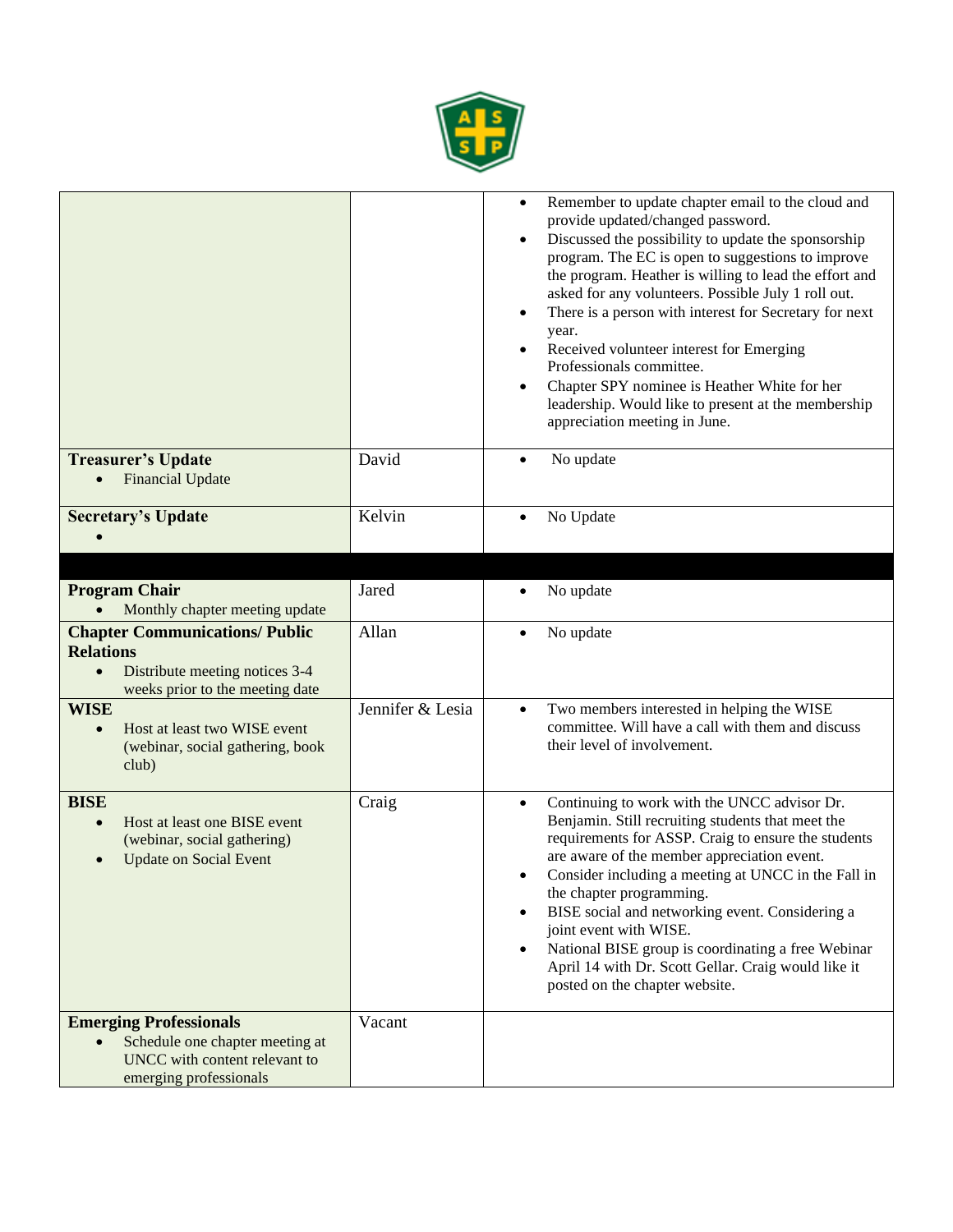

| Host at least one EP event<br>$\bullet$<br>(webinar, social gathering) |        |                                                                                                                                                                                                                                                                                                                                                                       |
|------------------------------------------------------------------------|--------|-----------------------------------------------------------------------------------------------------------------------------------------------------------------------------------------------------------------------------------------------------------------------------------------------------------------------------------------------------------------------|
| <b>HSP</b>                                                             | Robert | No update<br>$\bullet$                                                                                                                                                                                                                                                                                                                                                |
| Host at least one HSP event                                            |        |                                                                                                                                                                                                                                                                                                                                                                       |
| (webinar, social gathering)                                            |        |                                                                                                                                                                                                                                                                                                                                                                       |
| <b>Social Media</b>                                                    | Vernon | No update<br>$\bullet$                                                                                                                                                                                                                                                                                                                                                |
| <b>Foundation Liaison</b><br>Updates                                   | Scott  | No update<br>$\bullet$                                                                                                                                                                                                                                                                                                                                                |
| <b>Governmental Affairs</b>                                            | Scott  |                                                                                                                                                                                                                                                                                                                                                                       |
| Updates                                                                |        | <b>Action item:</b> Submit technical comments to Tim Fisher<br>no later than March 31, 2022. The deadline is actually<br>May 17, 2022, however the deadline to submit to ASSP<br>so they can submit is earlier.                                                                                                                                                       |
|                                                                        |        | FROM: U.S. Department of Labor   February 15, 2022                                                                                                                                                                                                                                                                                                                    |
|                                                                        |        | <b>US Department of Labor announces</b>                                                                                                                                                                                                                                                                                                                               |
|                                                                        |        | proposed rule to update powered                                                                                                                                                                                                                                                                                                                                       |
|                                                                        |        | industrial trucks standard for general                                                                                                                                                                                                                                                                                                                                |
|                                                                        |        | industry, construction                                                                                                                                                                                                                                                                                                                                                |
|                                                                        |        |                                                                                                                                                                                                                                                                                                                                                                       |
|                                                                        |        | <b>WASHINGTON</b> - The U.S. Department of Labor<br>announced today a Notice of Proposed Rulemaking by<br>the department's Occupational Safety and Health<br>Administration to improve worker safety and health by<br>ensuring the agency's general industry and construction<br>industry rules reflect current industry practice and<br>state-of-the-art technology. |
|                                                                        |        | The proposed rule will update the design and<br>construction requirements for OSHA's powered<br>industrial trucks standards for general industry and<br>construction, including fork trucks, tractors, platform lift<br>trucks, motorized hand trucks and other specialized<br>industrial trucks powered by an electric motor or an<br>internal combustion engine.    |
|                                                                        |        | Under the proposed rule, OSHA will update its general<br>industry and construction standards for powered                                                                                                                                                                                                                                                              |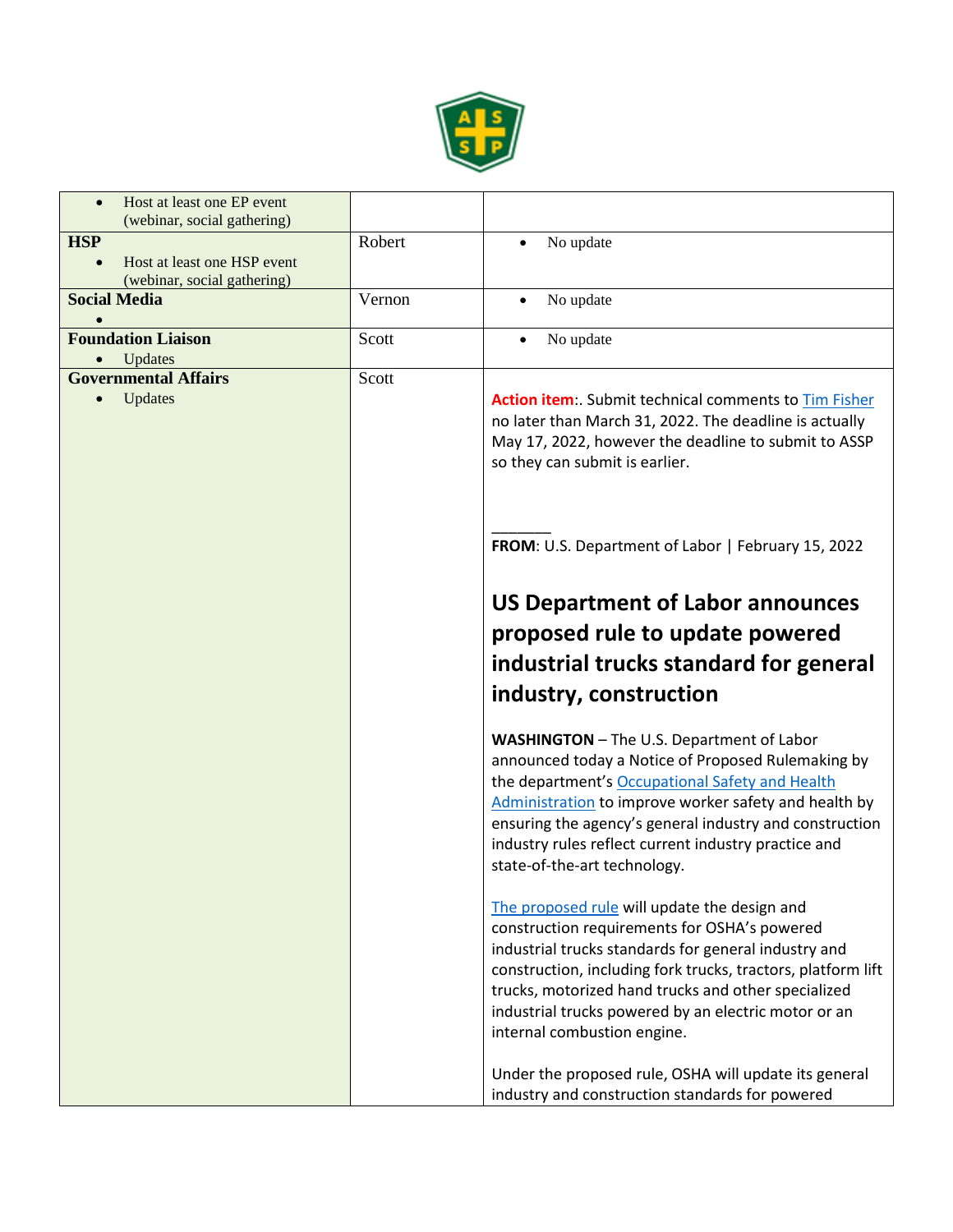

|                                                                                    |         | industrial trucks by adding references to the latest<br>design and construction requirements published by the<br>American National Standards Institute in conjunction<br>with the Industrial Truck Standards Development<br>Foundation.<br>The first standard for powered industrial trucks took<br>effect in 1971, based on industry consensus standards in<br>1969. Since then, national consensus standards have<br>been updated several times.<br>In addition to updating the design and construction<br>requirements for future manufactured powered<br>industrial trucks, the proposed rule will also address<br>equipment manufactured before the effective date of<br>the final rule.<br>This proposal is part of a series of regulatory projects by<br>OSHA to update nearly 200 consensus and industry<br>standards to reflect the current versions of consensus<br>and national industry standards.<br>Submit comments online, identified by Docket No.<br>OSHA-2020-0008 at the Federal eRulemaking Portal.<br>Read the Federal Register notice for submission<br>instructions. Deadline for submitting comments is May<br>17, 2022. |
|------------------------------------------------------------------------------------|---------|--------------------------------------------------------------------------------------------------------------------------------------------------------------------------------------------------------------------------------------------------------------------------------------------------------------------------------------------------------------------------------------------------------------------------------------------------------------------------------------------------------------------------------------------------------------------------------------------------------------------------------------------------------------------------------------------------------------------------------------------------------------------------------------------------------------------------------------------------------------------------------------------------------------------------------------------------------------------------------------------------------------------------------------------------------------------------------------------------------------------------------------------------|
|                                                                                    |         | Learn more about powered industrial trucks.                                                                                                                                                                                                                                                                                                                                                                                                                                                                                                                                                                                                                                                                                                                                                                                                                                                                                                                                                                                                                                                                                                      |
|                                                                                    |         | Learn more about OSHA.                                                                                                                                                                                                                                                                                                                                                                                                                                                                                                                                                                                                                                                                                                                                                                                                                                                                                                                                                                                                                                                                                                                           |
| <b>Membership</b><br>Membership survey update and<br>$\bullet$<br>feedback         | Allison | Allison is working on the new member survey and a<br>$\bullet$<br>social to reach out to new members in April.                                                                                                                                                                                                                                                                                                                                                                                                                                                                                                                                                                                                                                                                                                                                                                                                                                                                                                                                                                                                                                   |
| <b>Professional Development</b><br>Continue certification study group<br>$\bullet$ | Kevin   | Charlotte Regional Safety Conference will be May 4-<br>$\bullet$<br>5, 2023.<br>National ASSP Conference will be June 2022 in<br>$\bullet$<br>Chicago.                                                                                                                                                                                                                                                                                                                                                                                                                                                                                                                                                                                                                                                                                                                                                                                                                                                                                                                                                                                           |
| <b>Awards &amp; Honors</b><br>Acknowledge Long Service<br>Award                    | Vacant  |                                                                                                                                                                                                                                                                                                                                                                                                                                                                                                                                                                                                                                                                                                                                                                                                                                                                                                                                                                                                                                                                                                                                                  |
| <b>Construction Roundtable</b><br>Summary of previous meeting<br>$\bullet$         | Jason   | The roundtable conducted a meeting this month.<br>$\bullet$                                                                                                                                                                                                                                                                                                                                                                                                                                                                                                                                                                                                                                                                                                                                                                                                                                                                                                                                                                                                                                                                                      |